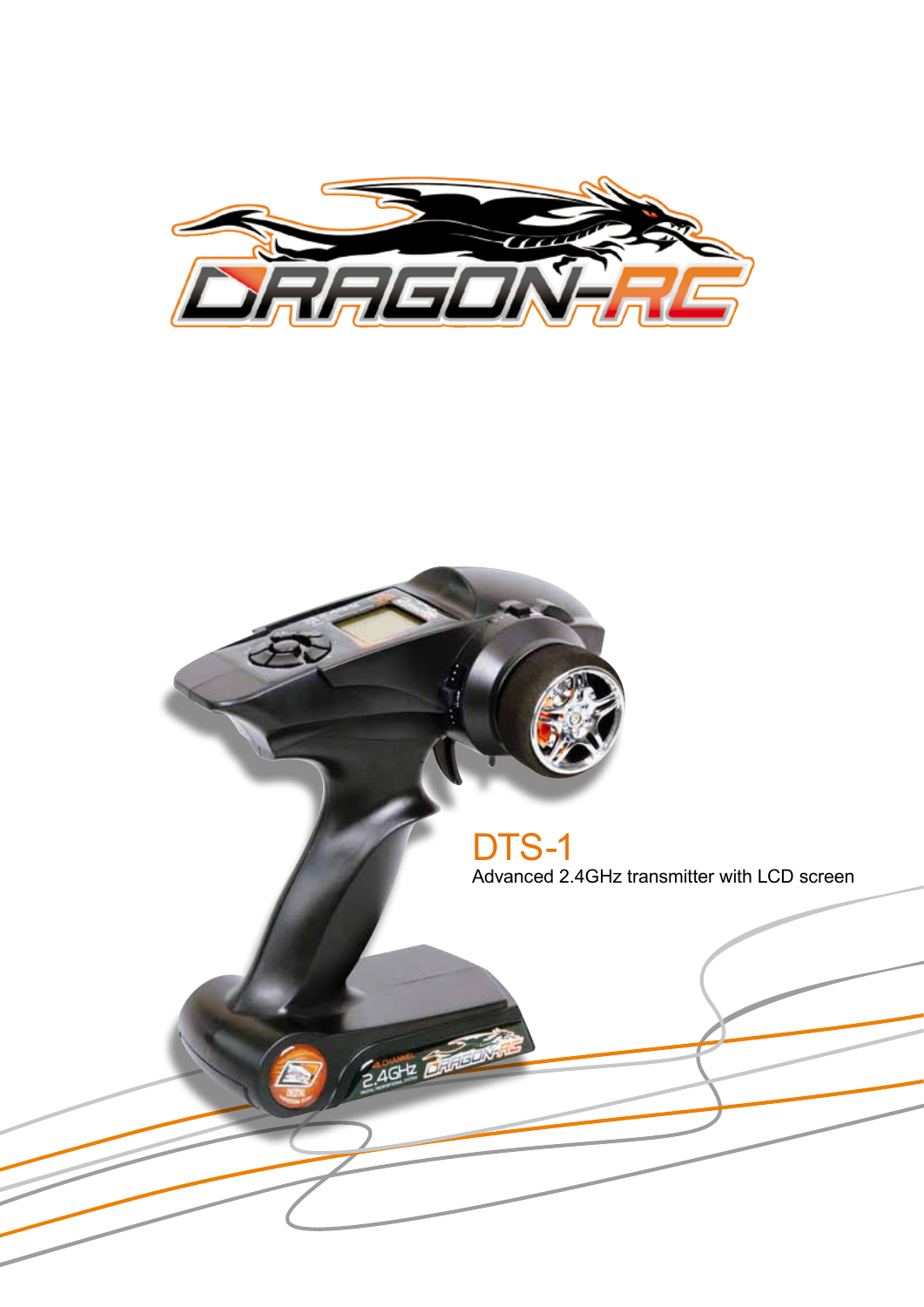# Transmitter system

The Dragon DTS-1 transmitter is an advanced 2.4 gHz radio-system with LCD screen, and clear settings which are easy to tune through the menu and screen.

The transmitter is pre-tested, checked for proper functioning, and pre-set with default, to operate the car. In case you want to change any setting then follow the manual as per below.

Read very carefully before making changes. Its always possible to restore default settings if needed.



## **LCD Transmitter operation**

*The transmitter is powered by 4 cells AA 1.5V. As soon as you turn on the power switch, it starts to run. ST controls the steering. TH controls throttle. After turning on the transmitter, the LCD display shows Battery Voltage and the model number which you have selected last time. SEL +/- are used for setting model parameters and operation steps.*

- **1.** Pres +/- to operate model number, value range from 01-15,model name and number will be shown on the display.
- **2.** Press SET to set the parameters, such as REV, EPA, ABS, EXP, MODEL NAME.
	- **A.** Set REV, press CH key then enter ST/TH/3C and press +/- then enter ON/OFF.  **B.** Set EPA: press CH then enter ST/TH, steering control L/R, throttle control F/B, LFU/RBU in LCD select choice, +/- set the number value, range 0-120%.
	- **C.** Set ABS: press CH then enter ST/TH, press +/- then enter ON/OFF.
	- **D.** Set EXP: press CH then enter ST/FORWARD/BACK, press +/- to set value range -100% -- +100%
- **E.** Set MODEL NAME: press CH to move the setting characters position, press +/- to set value range 0-9, A-Z.
- **3.** Press SEL key to exit setting state, parameters are auto saved.
- **4.** Set TRIM-ST: press TRIM-ST+, TRIM-ST- to change TRIM-ST value, range 0-100%R, 0-100%L.
- **5.** Set D/R-ST: press D/R-ST+, D/R-ST- to change D/R-ST value, range 0-100%L, 0-100%R.
- **6.** Set D/R-ST: press D/R-TH- to change D/R-TH value range 0-100%F, 0-100%B.
- **7.** Press SET key to exit the setting of TRIM, D/R, without operation after one minute it will save.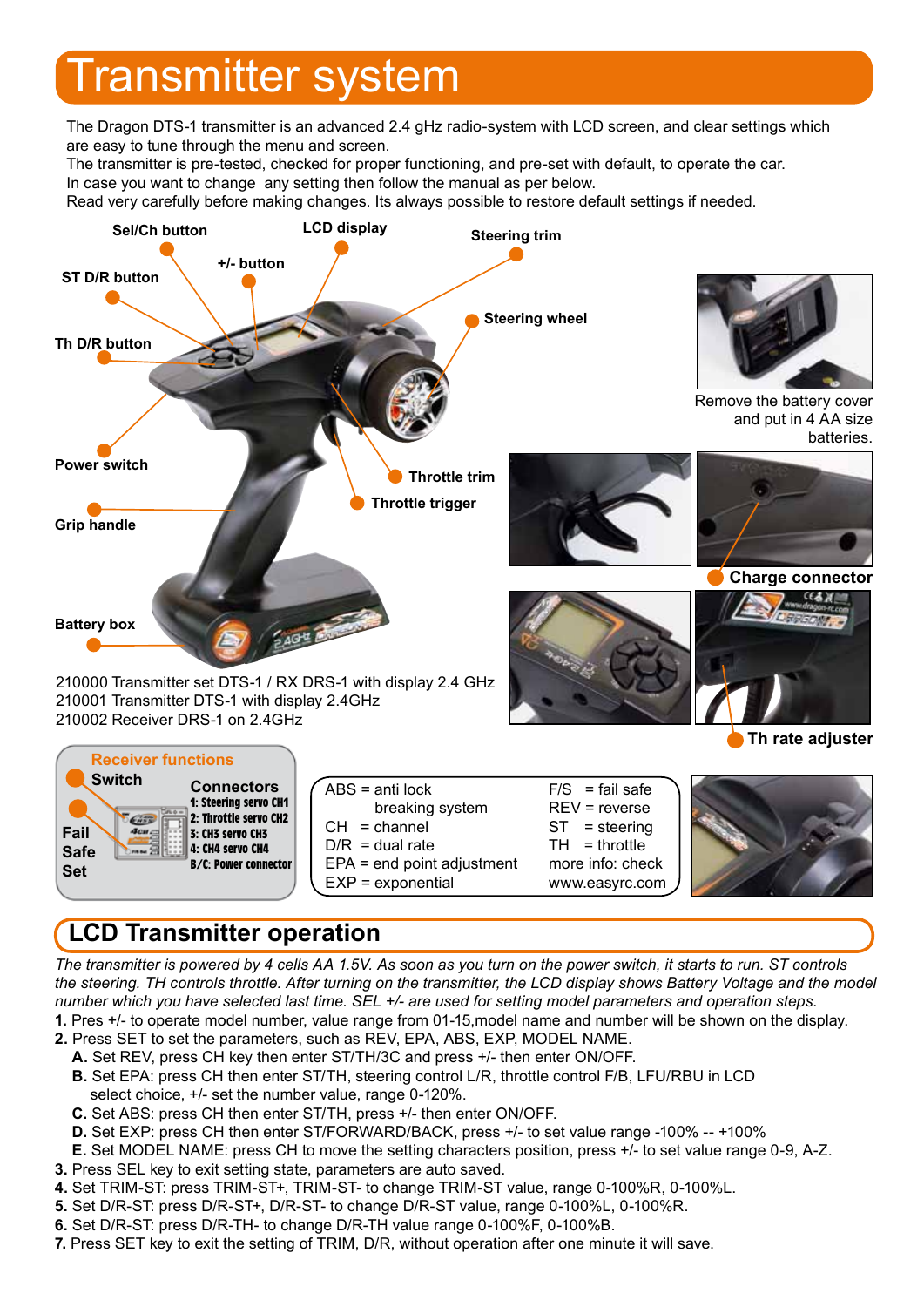

## **LCD Display Function Map**